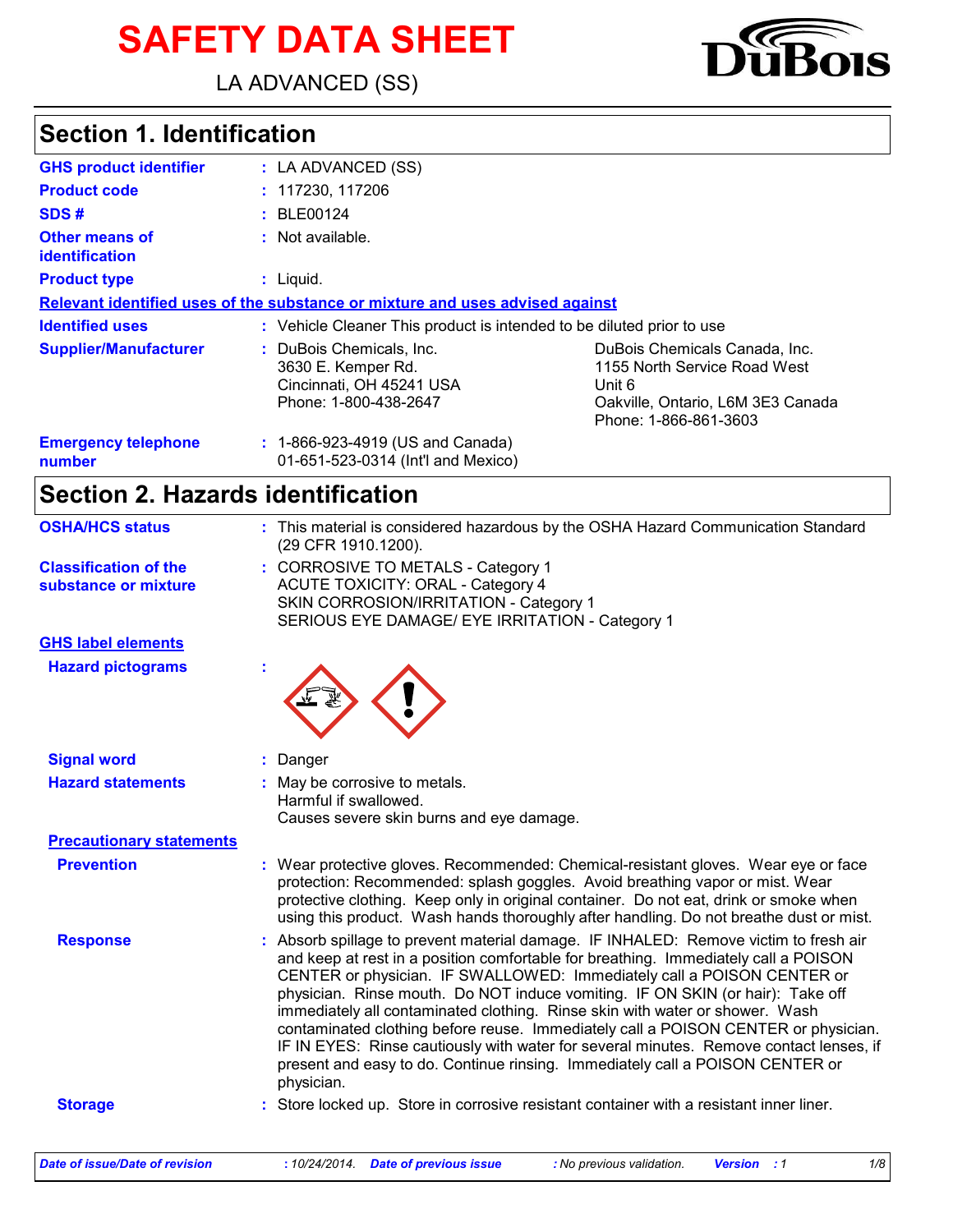#### **Section 2. Hazards identification**

**Disposal :** Dispose of contents and container in accordance with all local, regional, national and international regulations.

#### **Hazards not otherwise classified**

#### **Section 3. Composition/information on ingredients**

**:** None known.

| <b>Ingredient name</b>                    |           | <b>CAS number</b> |
|-------------------------------------------|-----------|-------------------|
| potassium hydroxide                       | 10 - 20   | 1310-58-3         |
| Silicic acid, sodium salt                 | $10 - 20$ | 1344-09-8         |
| tetrasodium ethylene diamine tetraacetate | - 5       | $64-02-8$         |

Any concentration shown as a range is to protect confidentiality or is due to batch variation.

**There are no additional ingredients present which, within the current knowledge of the supplier and in the concentrations applicable, are classified as hazardous to health or the environment and hence require reporting in this section.**

**Occupational exposure limits, if available, are listed in Section 8.**

#### **Section 4. First aid measures**

| <b>Description of necessary first aid measures</b> |                                                                                                                                                                                                                                                                                                                                                                                                                                                                                                                                                                                                                                                                                                                                                                                                                                                                                                              |
|----------------------------------------------------|--------------------------------------------------------------------------------------------------------------------------------------------------------------------------------------------------------------------------------------------------------------------------------------------------------------------------------------------------------------------------------------------------------------------------------------------------------------------------------------------------------------------------------------------------------------------------------------------------------------------------------------------------------------------------------------------------------------------------------------------------------------------------------------------------------------------------------------------------------------------------------------------------------------|
| <b>Eye contact</b>                                 | : Get medical attention immediately. Call a poison center or physician. Immediately flush<br>eyes with plenty of water, occasionally lifting the upper and lower eyelids. Check for and<br>remove any contact lenses. Continue to rinse for at least 10 minutes. Chemical burns<br>must be treated promptly by a physician.                                                                                                                                                                                                                                                                                                                                                                                                                                                                                                                                                                                  |
| <b>Inhalation</b>                                  | : Get medical attention immediately. Call a poison center or physician. Remove victim to<br>fresh air and keep at rest in a position comfortable for breathing. If it is suspected that<br>fumes are still present, the rescuer should wear an appropriate mask or self-contained<br>breathing apparatus. If not breathing, if breathing is irregular or if respiratory arrest<br>occurs, provide artificial respiration or oxygen by trained personnel. It may be<br>dangerous to the person providing aid to give mouth-to-mouth resuscitation. If<br>unconscious, place in recovery position and get medical attention immediately. Maintain<br>an open airway. Loosen tight clothing such as a collar, tie, belt or waistband. In case of<br>inhalation of decomposition products in a fire, symptoms may be delayed. The exposed<br>person may need to be kept under medical surveillance for 48 hours. |
| <b>Skin contact</b>                                | : Get medical attention immediately. Call a poison center or physician. Flush<br>contaminated skin with plenty of water. Remove contaminated clothing and shoes.<br>Wash contaminated clothing thoroughly with water before removing it, or wear gloves.<br>Continue to rinse for at least 10 minutes. Chemical burns must be treated promptly by a<br>physician. Wash clothing before reuse. Clean shoes thoroughly before reuse.                                                                                                                                                                                                                                                                                                                                                                                                                                                                           |
| <b>Ingestion</b>                                   | : Get medical attention immediately. Call a poison center or physician. Wash out mouth<br>with water. Remove dentures if any. Remove victim to fresh air and keep at rest in a<br>position comfortable for breathing. If material has been swallowed and the exposed<br>person is conscious, give small quantities of water to drink. Stop if the exposed person<br>feels sick as vomiting may be dangerous. Do not induce vomiting unless directed to do<br>so by medical personnel. If vomiting occurs, the head should be kept low so that vomit<br>does not enter the lungs. Chemical burns must be treated promptly by a physician.<br>Never give anything by mouth to an unconscious person. If unconscious, place in<br>recovery position and get medical attention immediately. Maintain an open airway.<br>Loosen tight clothing such as a collar, tie, belt or waistband.                          |
| Most important symptoms/effects, acute and delayed |                                                                                                                                                                                                                                                                                                                                                                                                                                                                                                                                                                                                                                                                                                                                                                                                                                                                                                              |
| <b>Potential acute health effects</b>              |                                                                                                                                                                                                                                                                                                                                                                                                                                                                                                                                                                                                                                                                                                                                                                                                                                                                                                              |
| <b>Eye contact</b>                                 | : Causes serious eye damage.                                                                                                                                                                                                                                                                                                                                                                                                                                                                                                                                                                                                                                                                                                                                                                                                                                                                                 |
| <b>Inhalation</b>                                  | : May give off gas, vapor or dust that is very irritating or corrosive to the respiratory<br>system. Exposure to decomposition products may cause a health hazard. Serious<br>effects may be delayed following exposure.                                                                                                                                                                                                                                                                                                                                                                                                                                                                                                                                                                                                                                                                                     |

*Date of issue/Date of revision* **:** *10/24/2014. Date of previous issue : No previous validation. Version : 1 2/8*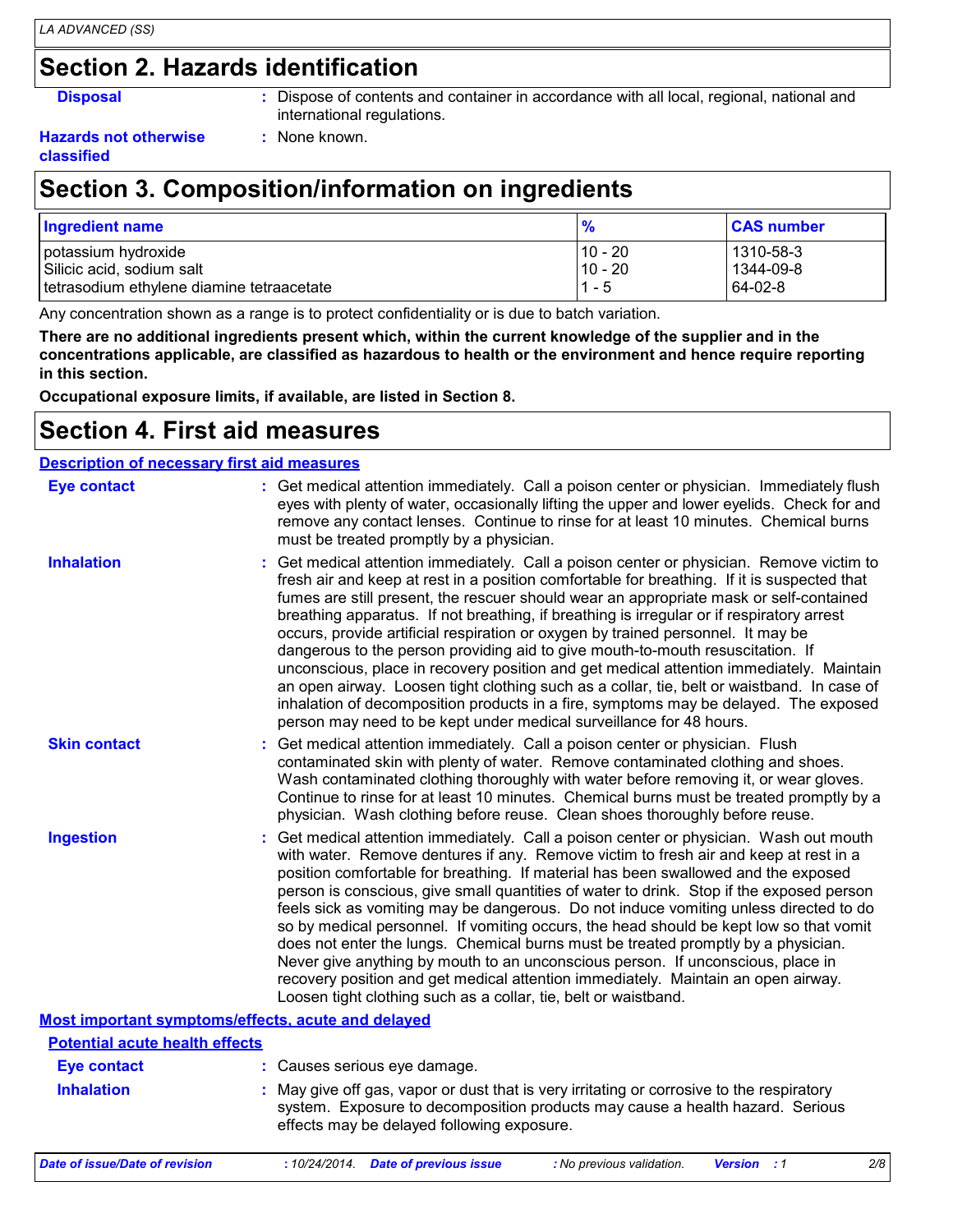### **Section 4. First aid measures**

| <b>Skin contact</b>                        | : Causes severe burns.                                                                                                                                                   |
|--------------------------------------------|--------------------------------------------------------------------------------------------------------------------------------------------------------------------------|
| <b>Ingestion</b>                           | : Harmful if swallowed. May cause burns to mouth, throat and stomach.                                                                                                    |
| <b>Over-exposure signs/symptoms</b>        |                                                                                                                                                                          |
| Eye contact                                | : Adverse symptoms may include the following:<br>pain<br>watering<br>redness                                                                                             |
| <b>Inhalation</b>                          | : No specific data.                                                                                                                                                      |
| <b>Skin contact</b>                        | : Adverse symptoms may include the following:<br>pain or irritation<br>redness<br>blistering may occur                                                                   |
| <b>Ingestion</b>                           | : Adverse symptoms may include the following:<br>stomach pains                                                                                                           |
|                                            | <u>Indication of immediate medical attention and special treatment needed, if necessary</u>                                                                              |
| Notes to physician                         | : In case of inhalation of decomposition products in a fire, symptoms may be delayed.<br>The exposed person may need to be kept under medical surveillance for 48 hours. |
| <b>Specific treatments</b>                 | : No specific treatment.                                                                                                                                                 |
| See toxicological information (Section 11) |                                                                                                                                                                          |

## **Section 5. Fire-fighting measures**

| <b>Extinguishing media</b>                               |                                                                                                                                                                        |
|----------------------------------------------------------|------------------------------------------------------------------------------------------------------------------------------------------------------------------------|
| <b>Suitable extinguishing</b><br>media                   | : Use an extinguishing agent suitable for the surrounding fire.                                                                                                        |
| <b>Unsuitable extinguishing</b><br>media                 | : None known.                                                                                                                                                          |
| <b>Specific hazards arising</b><br>from the chemical     | : In a fire or if heated, a pressure increase will occur and the container may burst.                                                                                  |
| <b>Hazardous thermal</b><br>decomposition products       | : Decomposition products may include the following materials:<br>carbon dioxide<br>carbon monoxide<br>nitrogen oxides<br>phosphorus oxides<br>metal oxide/oxides       |
| <b>Special protective</b><br>equipment for fire-fighters | Fire-fighters should wear appropriate protective equipment and self-contained breathing<br>apparatus (SCBA) with a full face-piece operated in positive pressure mode. |

## **Section 6. Accidental release measures**

| <b>Personal precautions</b>      | : No action shall be taken involving any personal risk or without suitable training.<br>Evacuate surrounding areas. Keep unnecessary and unprotected personnel from<br>entering. Do not touch or walk through spilled material. Do not breathe vapor or mist.<br>Provide adequate ventilation. Wear appropriate respirator when ventilation is<br>inadequate. Put on appropriate personal protective equipment. |
|----------------------------------|-----------------------------------------------------------------------------------------------------------------------------------------------------------------------------------------------------------------------------------------------------------------------------------------------------------------------------------------------------------------------------------------------------------------|
| <b>Environmental precautions</b> | : Avoid dispersal of spilled material and runoff and contact with soil, waterways, drains<br>and sewers. Inform the relevant authorities if the product has caused environmental<br>pollution (sewers, waterways, soil or air).                                                                                                                                                                                 |
| <b>Methods for cleaning up</b>   |                                                                                                                                                                                                                                                                                                                                                                                                                 |
| <b>Small spill</b>               | : Stop leak if without risk. Move containers from spill area. Dilute with water and mop up<br>if water-soluble. Alternatively, or if water-insoluble, absorb with an inert dry material and<br>place in an appropriate waste disposal container. Absorb spillage to prevent material<br>damage. Dispose of via a licensed waste disposal contractor.                                                            |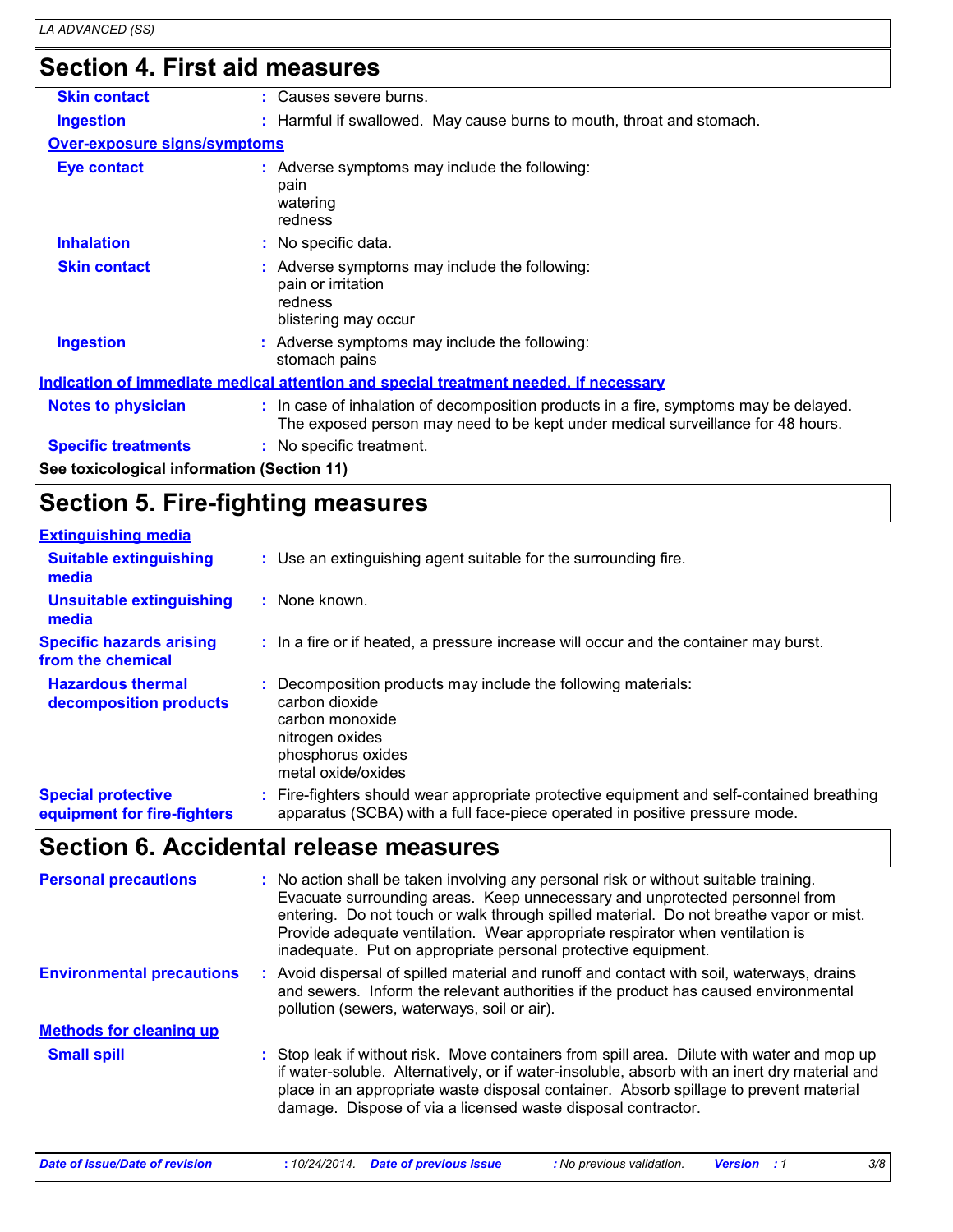#### **Section 6. Accidental release measures**

#### : Stop leak if without risk. Move containers from spill area. Absorb spillage to prevent material damage. Approach release from upwind. Prevent entry into sewers, water courses, basements or confined areas. Wash spillages into an effluent treatment plant or proceed as follows. Contain and collect spillage with non-combustible, absorbent material e.g. sand, earth, vermiculite or diatomaceous earth and place in container for disposal according to local regulations (see Section 13). Dispose of via a licensed waste disposal contractor. Contaminated absorbent material may pose the same hazard as the spilled product. Note: see Section 1 for emergency contact information and Section 13 for waste disposal. **Large spill :**

#### **Section 7. Handling and storage**

| <b>Handling</b> | : Put on appropriate personal protective equipment (see Section 8). Do not get in eyes or<br>on skin or clothing. Do not breathe vapor or mist. Do not ingest. If during normal use<br>the material presents a respiratory hazard, use only with adequate ventilation or wear<br>appropriate respirator. Keep in the original container or an approved alternative made<br>from a compatible material, kept tightly closed when not in use. Keep away from acids.<br>Empty containers retain product residue and can be hazardous. Do not reuse container.<br>Absorb spillage to prevent material damage.                   |  |  |  |  |
|-----------------|-----------------------------------------------------------------------------------------------------------------------------------------------------------------------------------------------------------------------------------------------------------------------------------------------------------------------------------------------------------------------------------------------------------------------------------------------------------------------------------------------------------------------------------------------------------------------------------------------------------------------------|--|--|--|--|
| <b>Storage</b>  | : Store in accordance with local regulations. Store in original container protected from<br>direct sunlight in a dry, cool and well-ventilated area, away from incompatible materials<br>(see Section 10) and food and drink. Store in corrosive resistant container with a<br>resistant inner liner. Store locked up. Separate from acids. Keep container tightly<br>closed and sealed until ready for use. Containers that have been opened must be<br>carefully resealed and kept upright to prevent leakage. Do not store in unlabeled<br>containers. Use appropriate containment to avoid environmental contamination. |  |  |  |  |

## **Section 8. Exposure controls/personal protection**

#### **Control parameters**

#### **Occupational exposure limits**

| <b>Ingredient name</b>      | CAS#                                                                                                                                                                                                                                                                                                                       | <b>ACGIH</b>                                                                                                                                                                                                                                                                                                                                                                                      | <b>OSHA</b>                                                                                                                                                               | <b>Mexico</b> |  |  |  |  |  |
|-----------------------------|----------------------------------------------------------------------------------------------------------------------------------------------------------------------------------------------------------------------------------------------------------------------------------------------------------------------------|---------------------------------------------------------------------------------------------------------------------------------------------------------------------------------------------------------------------------------------------------------------------------------------------------------------------------------------------------------------------------------------------------|---------------------------------------------------------------------------------------------------------------------------------------------------------------------------|---------------|--|--|--|--|--|
| potassium hydroxide         | 1310-58-3                                                                                                                                                                                                                                                                                                                  | C: $2 \text{ mg/m}^3$                                                                                                                                                                                                                                                                                                                                                                             |                                                                                                                                                                           |               |  |  |  |  |  |
| <b>Engineering measures</b> |                                                                                                                                                                                                                                                                                                                            | If user operations generate dust, fumes, gas, vapor or mist, use process enclosures,<br>local exhaust ventilation or other engineering controls to keep worker exposure to<br>airborne contaminants below any recommended or statutory limits.                                                                                                                                                    |                                                                                                                                                                           |               |  |  |  |  |  |
| <b>Hygiene measures</b>     |                                                                                                                                                                                                                                                                                                                            | : Wash hands, forearms and face thoroughly after handling chemical products, before<br>eating, smoking and using the lavatory and at the end of the working period.<br>Appropriate techniques should be used to remove potentially contaminated clothing.<br>Wash contaminated clothing before reusing. Ensure that eyewash stations and safety<br>showers are close to the workstation location. |                                                                                                                                                                           |               |  |  |  |  |  |
| <b>Personal protection</b>  |                                                                                                                                                                                                                                                                                                                            |                                                                                                                                                                                                                                                                                                                                                                                                   |                                                                                                                                                                           |               |  |  |  |  |  |
| <b>Respiratory</b>          | : If a risk assessment indicates this is necessary, use a properly fitted, air-purifying or<br>airfed respirator complying with an approved standard. Respirator selection must be<br>based on known or anticipated exposure levels, the hazards of the product and the safe<br>working limits of the selected respirator. |                                                                                                                                                                                                                                                                                                                                                                                                   |                                                                                                                                                                           |               |  |  |  |  |  |
| <b>Hands</b>                |                                                                                                                                                                                                                                                                                                                            | : Chemical-resistant, impervious gloves complying with an approved standard should be<br>worn at all times when handling chemical products if a risk assessment indicates this is<br>necessary.                                                                                                                                                                                                   |                                                                                                                                                                           |               |  |  |  |  |  |
| <b>Eyes</b>                 |                                                                                                                                                                                                                                                                                                                            | : Safety eyewear complying with an approved standard should be used when a risk<br>assessment indicates this is necessary to avoid exposure to liquid splashes, mists,<br>gases or dusts. Recommended: splash goggles                                                                                                                                                                             |                                                                                                                                                                           |               |  |  |  |  |  |
| <b>Skin</b>                 |                                                                                                                                                                                                                                                                                                                            | handling this product.                                                                                                                                                                                                                                                                                                                                                                            | : Personal protective equipment for the body should be selected based on the task being<br>performed and the risks involved and should be approved by a specialist before |               |  |  |  |  |  |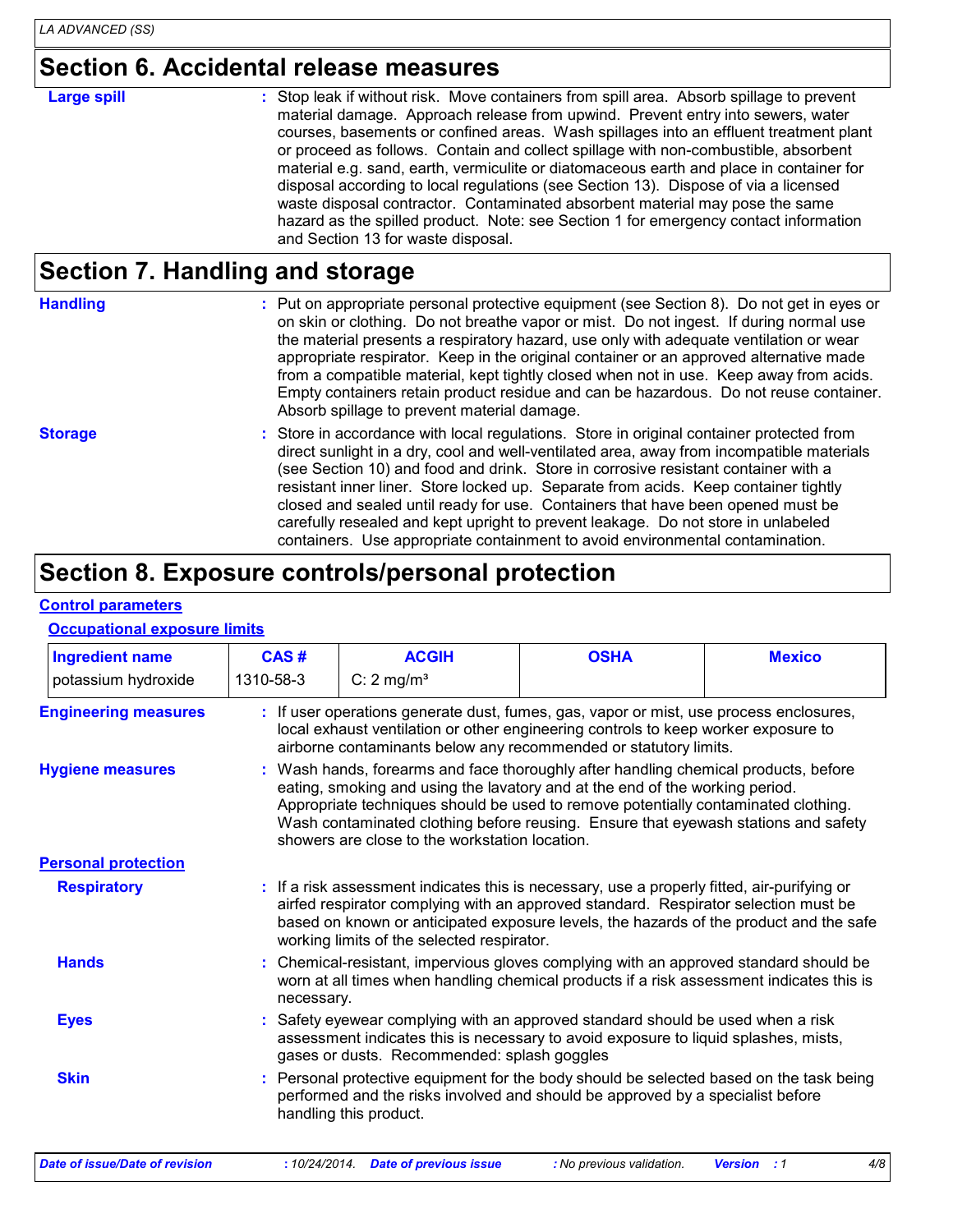#### **Section 8. Exposure controls/personal protection**

**Environmental exposure controls**

**:** Emissions from ventilation or work process equipment should be checked to ensure they comply with the requirements of environmental protection legislation. In some cases, fume scrubbers, filters or engineering modifications to the process equipment will be necessary to reduce emissions to acceptable levels.

**Personal protective equipment (Pictograms)**



## **Section 9. Physical and chemical properties**

**:**

| <b>Appearance</b>                                 |                                                                        |
|---------------------------------------------------|------------------------------------------------------------------------|
| <b>Physical state</b>                             | : Liquid. [Aqueous solution]                                           |
| <b>Color</b>                                      | : Colorless to light yellow.                                           |
| <b>Odor</b>                                       | : Alkaline.                                                            |
| <b>Odor threshold</b>                             | : Not available.                                                       |
| pH                                                | : >12.5                                                                |
| <b>Melting point</b>                              | : Not available.                                                       |
| <b>Boiling point</b>                              | : Not available.                                                       |
| <b>Flash point</b>                                | : Closed cup: Not applicable. [Product does not sustain combustion.]   |
| <b>Burning time</b>                               | : Not applicable.                                                      |
| <b>Burning rate</b>                               | : Not applicable.                                                      |
| <b>Evaporation rate</b>                           | : Not available.                                                       |
| <b>Flammability (solid, gas)</b>                  | : Not available.                                                       |
| Lower and upper explosive<br>(flammable) limits   | : Not available.                                                       |
| <b>Vapor pressure</b>                             | : Not available.                                                       |
| <b>Vapor density</b>                              | : Not available.                                                       |
| <b>Relative density</b>                           | : 1.5                                                                  |
| <b>Solubility</b>                                 | : Easily soluble in the following materials: cold water and hot water. |
| <b>Solubility in water</b>                        | : Not available.                                                       |
| <b>Partition coefficient: n-</b><br>octanol/water | : Not available.                                                       |
| <b>Auto-ignition temperature</b>                  | : Not available.                                                       |
| <b>Decomposition temperature</b>                  | : Not available.                                                       |
| <b>Viscosity</b>                                  | : Not available.                                                       |
| <b>Elemental Phosphorus</b>                       | : 3.95%                                                                |
| <b>VOC content</b>                                | : 0 % [CARB - Consumer products]                                       |

#### **Section 10. Stability and reactivity**

| <b>Reactivity</b>                                   | : No specific test data related to reactivity available for this product or its ingredients.            |  |  |  |  |  |
|-----------------------------------------------------|---------------------------------------------------------------------------------------------------------|--|--|--|--|--|
| <b>Chemical stability</b>                           | : The product is stable.                                                                                |  |  |  |  |  |
| <b>Possibility of hazardous</b><br><b>reactions</b> | : Under normal conditions of storage and use, hazardous reactions will not occur.                       |  |  |  |  |  |
| <b>Conditions to avoid</b>                          | : No specific data.                                                                                     |  |  |  |  |  |
| <b>Incompatible materials</b>                       | Not available.                                                                                          |  |  |  |  |  |
| <b>Hazardous decomposition</b><br>products          | Under normal conditions of storage and use, hazardous decomposition products should<br>not be produced. |  |  |  |  |  |
| Date of issue/Date of revision                      | 5/8<br><b>Date of previous issue</b><br>: No previous validation.<br>:10/24/2014.<br><b>Version</b> : 1 |  |  |  |  |  |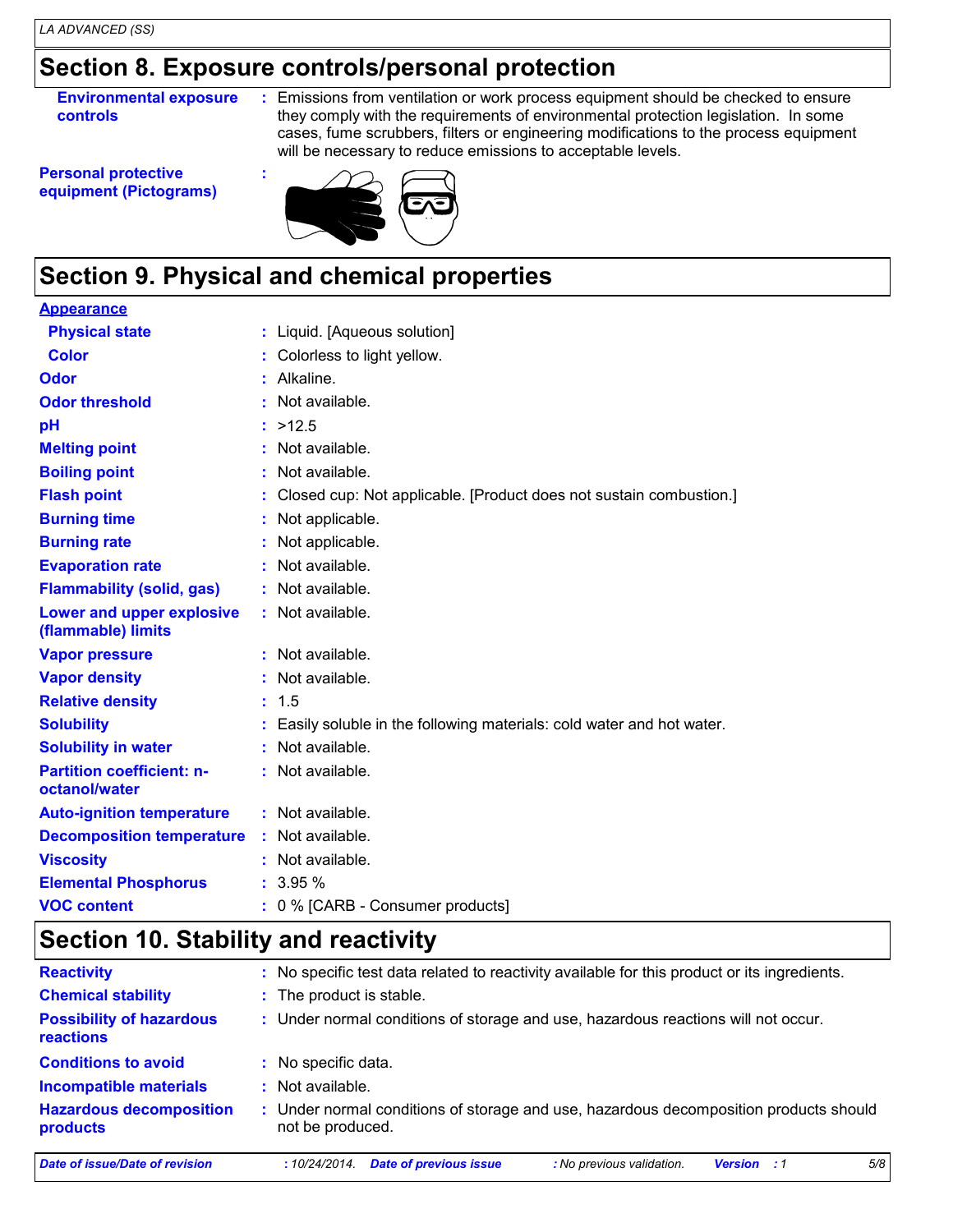#### **Section 10. Stability and reactivity**

**Storage :** Store in accordance with local regulations. Store in original container protected from direct sunlight in a dry, cool and well-ventilated area, away from incompatible materials (see Section 10) and food and drink. Store in corrosive resistant container with a resistant inner liner. Store locked up. Separate from acids. Keep container tightly closed and sealed until ready for use. Containers that have been opened must be carefully resealed and kept upright to prevent leakage. Do not store in unlabeled containers. Use appropriate containment to avoid environmental contamination.

#### **Section 11. Toxicological information**

| <b>Information on toxicological effects</b>                                              |                             |                     |                                                                       |                                                                                                                                                                            |                    |     |
|------------------------------------------------------------------------------------------|-----------------------------|---------------------|-----------------------------------------------------------------------|----------------------------------------------------------------------------------------------------------------------------------------------------------------------------|--------------------|-----|
| <b>Information on the likely</b>                                                         |                             |                     |                                                                       |                                                                                                                                                                            |                    |     |
| routes of exposure                                                                       |                             |                     | Dermal contact. Eye contact. Inhalation.                              |                                                                                                                                                                            |                    |     |
| <b>Potential acute health effects</b>                                                    |                             |                     |                                                                       |                                                                                                                                                                            |                    |     |
| <b>Eye contact</b>                                                                       |                             |                     | : Causes serious eye damage.                                          |                                                                                                                                                                            |                    |     |
| <b>Inhalation</b>                                                                        |                             |                     | effects may be delayed following exposure.                            | : May give off gas, vapor or dust that is very irritating or corrosive to the respiratory<br>system. Exposure to decomposition products may cause a health hazard. Serious |                    |     |
| <b>Skin contact</b>                                                                      |                             |                     | : Causes severe burns.                                                |                                                                                                                                                                            |                    |     |
| <b>Ingestion</b>                                                                         |                             |                     |                                                                       | : Harmful if swallowed. May cause burns to mouth, throat and stomach.                                                                                                      |                    |     |
| Symptoms related to the physical, chemical and toxicological characteristics             |                             |                     |                                                                       |                                                                                                                                                                            |                    |     |
| <b>Eye contact</b>                                                                       | pain<br>watering<br>redness |                     | : Adverse symptoms may include the following:                         |                                                                                                                                                                            |                    |     |
| <b>Inhalation</b>                                                                        |                             | : No specific data. |                                                                       |                                                                                                                                                                            |                    |     |
| <b>Skin contact</b>                                                                      | redness                     | pain or irritation  | : Adverse symptoms may include the following:<br>blistering may occur |                                                                                                                                                                            |                    |     |
| <b>Ingestion</b>                                                                         |                             | stomach pains       | : Adverse symptoms may include the following:                         |                                                                                                                                                                            |                    |     |
| Delayed and immediate effects and also chronic effects from short and long term exposure |                             |                     |                                                                       |                                                                                                                                                                            |                    |     |
| <b>Short term exposure</b>                                                               |                             |                     |                                                                       |                                                                                                                                                                            |                    |     |
| <b>Potential immediate</b><br>effects                                                    |                             | : Not available.    |                                                                       |                                                                                                                                                                            |                    |     |
| <b>Potential delayed effects</b>                                                         |                             | : Not available.    |                                                                       |                                                                                                                                                                            |                    |     |
| <b>Long term exposure</b><br><b>Potential immediate</b><br>effects                       |                             | : Not available.    |                                                                       |                                                                                                                                                                            |                    |     |
| <b>Potential delayed effects</b>                                                         |                             | : Not available.    |                                                                       |                                                                                                                                                                            |                    |     |
| <b>Potential chronic health effects</b>                                                  |                             |                     |                                                                       |                                                                                                                                                                            |                    |     |
| Not available.                                                                           |                             |                     |                                                                       |                                                                                                                                                                            |                    |     |
| <b>General</b>                                                                           |                             |                     | : No known significant effects or critical hazards.                   |                                                                                                                                                                            |                    |     |
| <b>Carcinogenicity</b>                                                                   |                             |                     | No known significant effects or critical hazards.                     |                                                                                                                                                                            |                    |     |
| <b>Mutagenicity</b>                                                                      |                             |                     | : No known significant effects or critical hazards.                   |                                                                                                                                                                            |                    |     |
| <b>Teratogenicity</b>                                                                    |                             |                     | : No known significant effects or critical hazards.                   |                                                                                                                                                                            |                    |     |
| <b>Developmental effects</b>                                                             |                             |                     | : No known significant effects or critical hazards.                   |                                                                                                                                                                            |                    |     |
| <b>Fertility effects</b>                                                                 |                             |                     | : No known significant effects or critical hazards.                   |                                                                                                                                                                            |                    |     |
| <b>Numerical measures of toxicity</b>                                                    |                             |                     |                                                                       |                                                                                                                                                                            |                    |     |
| <b>Acute toxicity estimates</b>                                                          |                             |                     |                                                                       |                                                                                                                                                                            |                    |     |
| <b>Date of issue/Date of revision</b>                                                    |                             |                     | : 10/24/2014. Date of previous issue                                  | : No previous validation.                                                                                                                                                  | <b>Version</b> : 1 | 6/8 |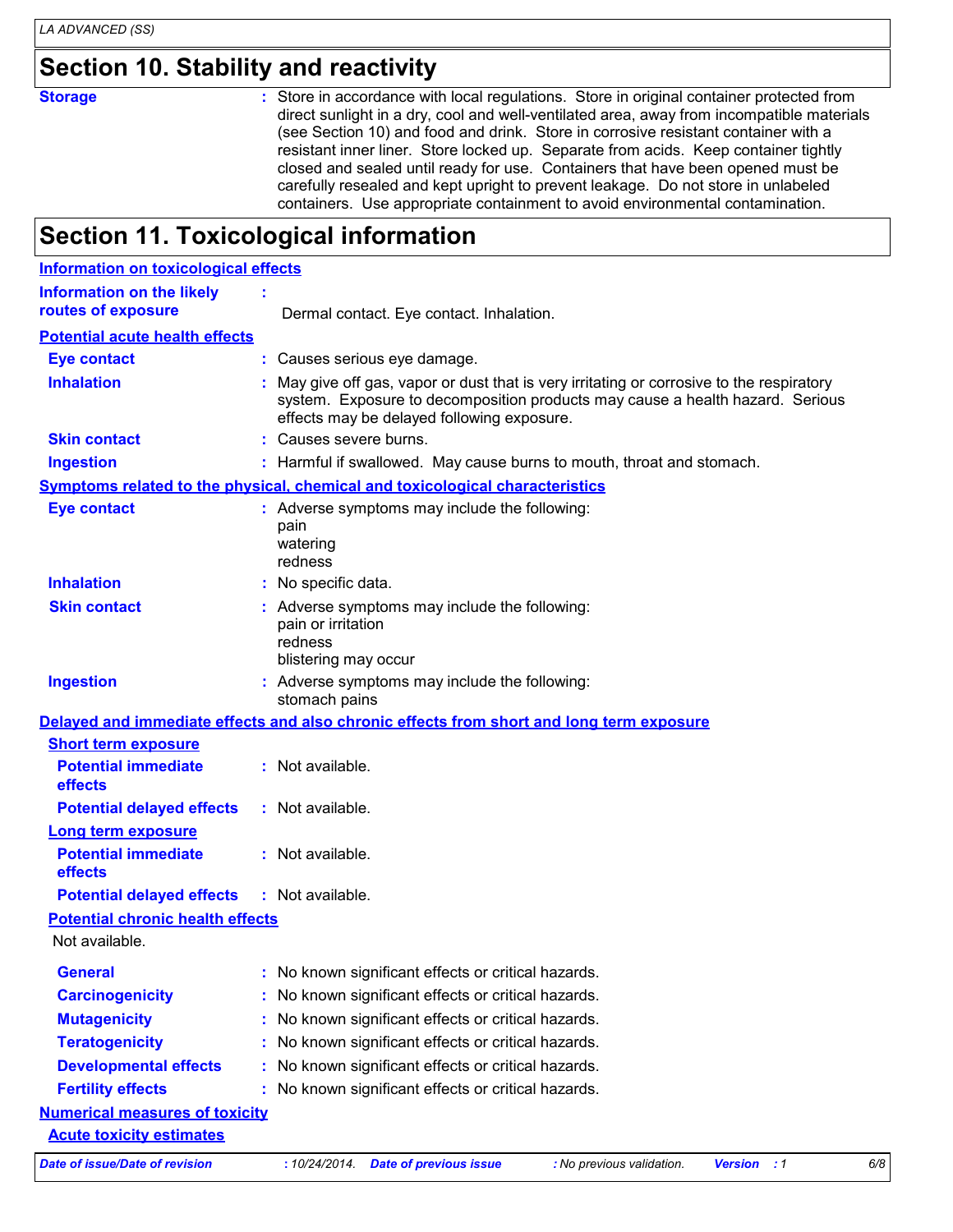## **Section 11. Toxicological information**

**Route ATE** value

Oral 1591.6 mg/kg

#### **Section 12. Ecological information**

**Ecotoxicity :**

: Not available.

**Aquatic ecotoxicity**

Not available.

### **Section 13. Disposal considerations**

| <b>Waste disposal</b>      | : The generation of waste should be avoided or minimized wherever possible. Empty<br>containers or liners may retain some product residues. This material and its container<br>must be disposed of in a safe way. Dispose of surplus and non-recyclable products via<br>a licensed waste disposal contractor. Disposal of this product, solutions and any by-<br>products should at all times comply with the requirements of environmental protection<br>and waste disposal legislation and any regional local authority requirements. Avoid<br>dispersal of spilled material and runoff and contact with soil, waterways, drains and<br>sewers. |
|----------------------------|---------------------------------------------------------------------------------------------------------------------------------------------------------------------------------------------------------------------------------------------------------------------------------------------------------------------------------------------------------------------------------------------------------------------------------------------------------------------------------------------------------------------------------------------------------------------------------------------------------------------------------------------------|
| <b>RCRA classification</b> | D002 [corrosive]                                                                                                                                                                                                                                                                                                                                                                                                                                                                                                                                                                                                                                  |

**Disposal should be in accordance with applicable regional, national and local laws and regulations.**

**Refer to Section 7: HANDLING AND STORAGE and Section 8: EXPOSURE CONTROLS/PERSONAL PROTECTION for additional handling information and protection of employees.**

#### **Section 14. Transport information**

**IATA/IMDG/DOT/TDG: Please refer to the Bill of Lading/receiving documents for up to date shipping information.**

#### **Section 15. Regulatory information**

| <b>U.S. Federal regulations</b>                                                   |  | : TSCA 12(b) one-time export: No products were found.                                                            |
|-----------------------------------------------------------------------------------|--|------------------------------------------------------------------------------------------------------------------|
|                                                                                   |  | TSCA 12(b) annual export notification: No products were found.                                                   |
|                                                                                   |  | United States inventory (TSCA 8b): All components are listed or exempted.                                        |
|                                                                                   |  | Clean Water Act (CWA) 311: potassium hydroxide; sodium hydroxide                                                 |
|                                                                                   |  | CERCLA: Hazardous substances.: potassium hydroxide: 1000 lbs. (454 kg); sodium<br>hydroxide: 1000 lbs. (454 kg); |
| <b>EPA Registration Number</b>                                                    |  | : Not available.                                                                                                 |
| <b>Clean Air Act Section 112</b><br>(b) Hazardous Air<br><b>Pollutants (HAPS)</b> |  | : Not listed                                                                                                     |
| <b>SARA 302/304</b>                                                               |  |                                                                                                                  |
| <b>Composition/information on ingredients</b>                                     |  |                                                                                                                  |
| No products were found.                                                           |  |                                                                                                                  |
| <b>SARA 304 RQ</b>                                                                |  | : Not applicable.                                                                                                |
| <b>SARA 311/312</b>                                                               |  |                                                                                                                  |
| <b>Classification</b>                                                             |  | : Immediate (acute) health hazard                                                                                |
| <b>State regulations</b>                                                          |  |                                                                                                                  |
| <b>Massachusetts</b>                                                              |  | : The following components are listed: POTASSIUM HYDROXIDE                                                       |
| <b>New York</b>                                                                   |  | : The following components are listed: Potassium hydroxide                                                       |
| <b>New Jersey</b>                                                                 |  | : The following components are listed: POTASSIUM HYDROXIDE; CAUSTIC POTASH                                       |
| <b>Pennsylvania</b>                                                               |  | : The following components are listed: POTASSIUM HYDROXIDE (K(OH))                                               |
|                                                                                   |  |                                                                                                                  |

*Date of issue/Date of revision* **:** *10/24/2014. Date of previous issue : No previous validation. Version : 1 7/8*